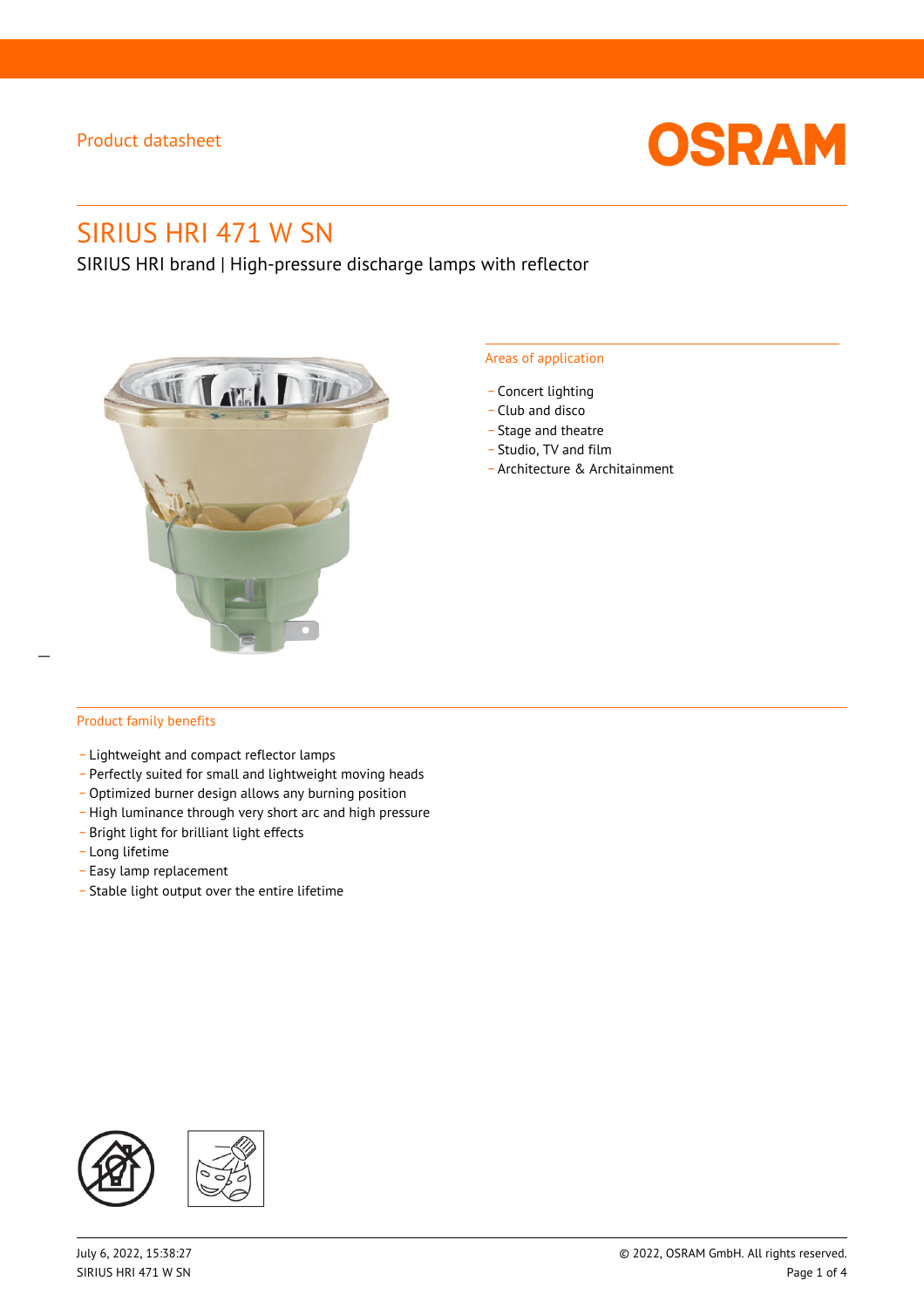## Technical data

## **Electrical data**

| Nominal wattage        | 471.00 W |
|------------------------|----------|
| <b>Nominal current</b> | 5.3A     |
| Nominal voltage        | 83.0 V   |

### **Photometrical data**

| <b>Nominal luminous flux</b> | 20000 lm |
|------------------------------|----------|
| Color temperature            | 7500 K   |
| Color rendering index Ra     | 80       |

## **Dimensions & weight**

 $\overline{a}$ 



| 60.0 mm          |
|------------------|
| 67.0 mm          |
| $1.3 \text{ mm}$ |
|                  |
| 1500 h           |
|                  |
| Any              |
|                  |

## **Environmental information**

| Information according Art. 33 of EU Regulation (EC) 1907/2006 (REACh) |                                    |  |  |  |
|-----------------------------------------------------------------------|------------------------------------|--|--|--|
| Date of Declaration                                                   | 07-04-2022                         |  |  |  |
| <b>Primary Article Identifier</b>                                     | 4052899581005   4062172040358      |  |  |  |
| Candidate List Substance 1                                            | No declarable substances contained |  |  |  |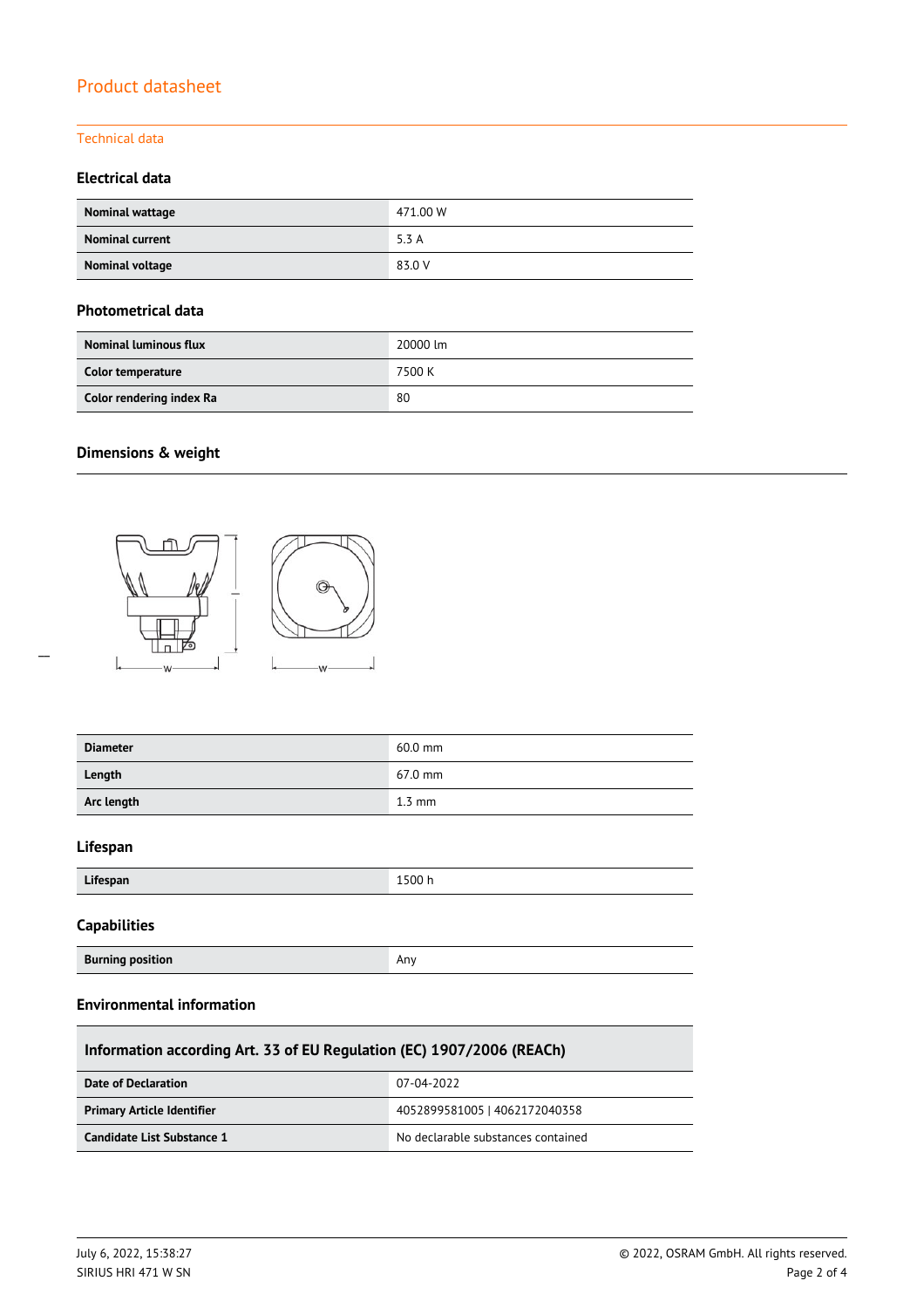**Declaration No. in SCIP database In work**